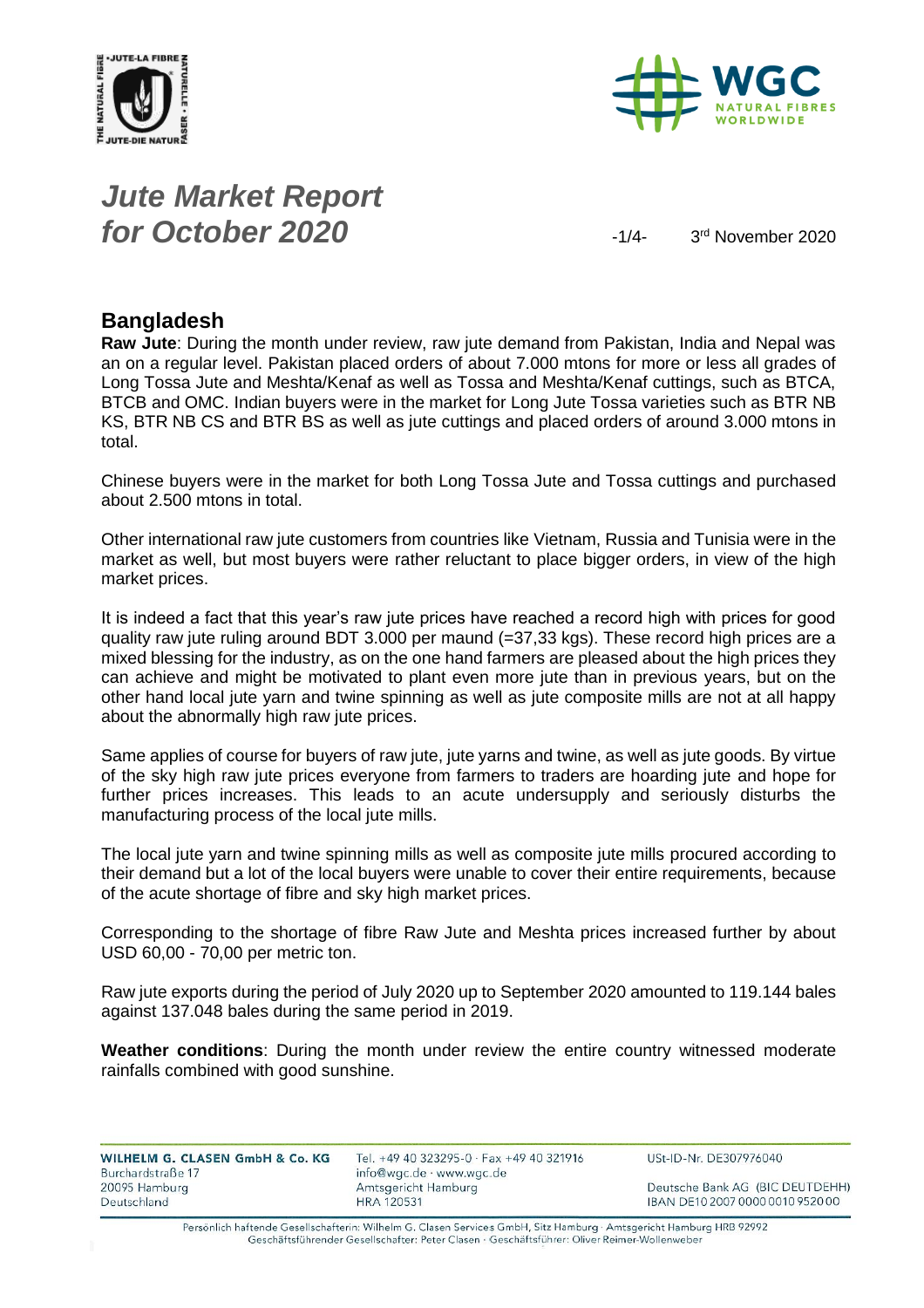



# *Jute Market Report for October 2020*  $\frac{3}{4}$

3rd November 2020

**Jute Yarn and Twine**: Export demand for both high and low quality of Jute yarn and twine from regular importing countries like Turkey and Iran increased during the month under review. Same applies for the demand from other international markets such as India, China, Vietnam, Indonesia, Malaysia, Uzbekistan, The Middle East, Europe and USA.

Local demand for both Sacking and Hessian quality of jute yarn for packaging purposes was on a regular level during the month under review.

The export prices for light and heavy count jute yarns and twines increased further by around USD 60 to 70 per metric ton during the month under review.

The trend of significant reduction of production capacities of small and medium size factories continuous in view of the acute shortage of fibre and record high raw jute prices. A lot of mills work with two instead of three shifts and another couple of mills were forced to shut down.

Unfortunately it is reported that certain mills do not honour their commitments and either delay shipments or pushing their customers to pay higher prices than agreed. The defaulting factories are protected by the current market situation, as their buyers are unable to procure elsewhere and forced to accept this unethical behaviour in most cases.

**Jute Goods**: Export demand for Hessians and Sackings from Africa, Europe, Australia and USA increased during the month under review. Exports of unstitched Binola and B-Twill fabrics to Indian buyers were on a regular level.

Jute CBC demand from the regular importing countries like Europe, UK and Japan was on a regular level during the month under review.

An increased demand for Sacking and Hessian Jute Bags was observed from the local market.

Export prices during the month under review have increased as follows:

| Hessians: | approx. $5%$  |
|-----------|---------------|
| Sackings: | approx. $4\%$ |
| CBC:      | approx. $4\%$ |

**BJMC**: During month under review The Bangladesh Government announced that they will clear the dues of laid-off and retired workers of 25 shuttered state-run jute mills by November this year.

A total of 34,716 workers, including 24,609 who have been laid-off, have not received their pay even though three-and-a-half months have passed since the government permanently closed the 25 state owned mills operating under the umbrella of The Bangladesh Jute Mills Corporation.

| <b>WILHELM G. CLASEN GmbH &amp; Co. KG.</b><br>Burchardstraße 17 | Tel. +49 40 323295-0 · Fax +49 40 321916<br>info@wgc.de · www.wgc.de | USt-ID-Nr. DE307976040           |
|------------------------------------------------------------------|----------------------------------------------------------------------|----------------------------------|
| 20095 Hamburg                                                    | Amtsgericht Hamburg                                                  | Deutsche Bank AG (BIC DEUTDEHH)  |
| Deutschland                                                      | HRA 120531                                                           | IBAN DE10 2007 0000 0010 9520 00 |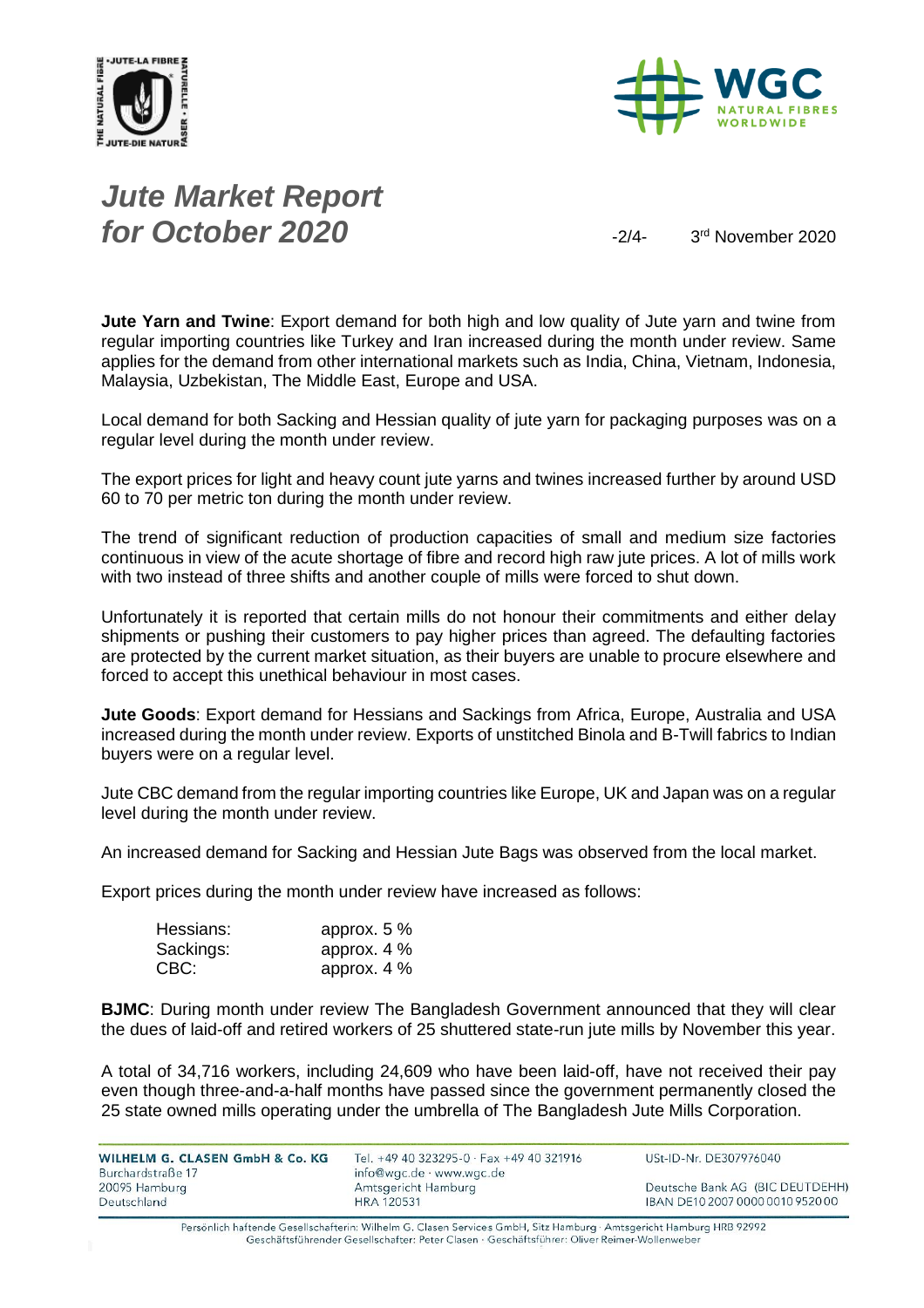



# *Jute Market Report for October 2020*  $\frac{3}{4}$

3rd November 2020

The Ministry of Textiles and Jute estimates that retired and laid-off workers would get a total of BDT 3,800 crore.

A couple of days earlier, at least 25 people, including three police personnel, were injured in a clash between police and jute mill workers on Khulna-Jashore highway yesterday morning. The clash broke out when nearly 1.000 laid off workers of the jute industrial belt in Khulna and Jashore blockaded the highway to press home their 14-point demand, which includes the reopening of 25 state owned jute mills.

**Covid19:** Due to unavailable Covid19 statistics, it is difficult to judge about the current situation in the country. International agencies report that around 45 per cent of the population are infected, most of them being asymptomatic. The infection rate in poorer areas are as high as 74 per cent. The Bangladesh Government has recently requested for US-\$ 2,0 Billion in aid funds from the World Bank, IMF, ADB et cetera to purchase vaccines.

#### **India**

**Raw Jute**: During the month under review the market appreciated which was reflected by higher quotations of the Jute Balers Association (JBA): Grade TD-4 Irs 6325,00 and Grade TD-5 Irs 5825 per 100 kg.

**Jute Yarn**: During the month under review there was e good demand for jute yarns and twines for local consumption. However there are no reports about exports worth to mention.

**Jute Goods**: Prices of Hessians remained unchanged during the month under review. Selective mills asking for premium of 5 per cent against prices quoted by "standard" mills. Prices of Sackings decreased by about 3 per cent as well and selective mills asking for premium of about 4 per cent. Availability of Jute Carpet Backing Cloth is rather poor until March 2021, as most overseas customers placed long term orders with the manufacturers. The Indian Government ordered approx. 235,000 bales of B-Twill bags during the month under review. Even though no order was placed in September backlog is still around 250,000 bales.

The production capacity in India reached about 90 per cent of the pre-lockdown period. However the market prices are unlikely to decrease in view of the acute crop shortage. Raw Jute Stockists are convinced of a stable demand and releasing small quantities with gradual increase of prices.

Jute goods production of IJMA jute mills and jute mills reporting to IJMA in September 2020 amounted to 90.100 mtons of which 5.300 mtons were jute yarns/twines.

**Covid19:** The overall number of cases sharply declined from 90,000 cases per day at peak to around 65,000 cases per day. Accordingly the Indian Government eases off the lockdown little by little.

| WILHELM G. CLASEN GmbH & Co. KG    | Tel. +49 40 323295-0 · Fax +49 40 321916        | USt-ID-Nr. DE307976040           |
|------------------------------------|-------------------------------------------------|----------------------------------|
| Burchardstraße 17<br>20095 Hamburg | info@wgc.de · www.wgc.de<br>Amtsgericht Hamburg | Deutsche Bank AG (BIC DEUTDEHH)  |
| Deutschland                        | <b>HRA 120531</b>                               | IBAN DE10 2007 0000 0010 9520 00 |